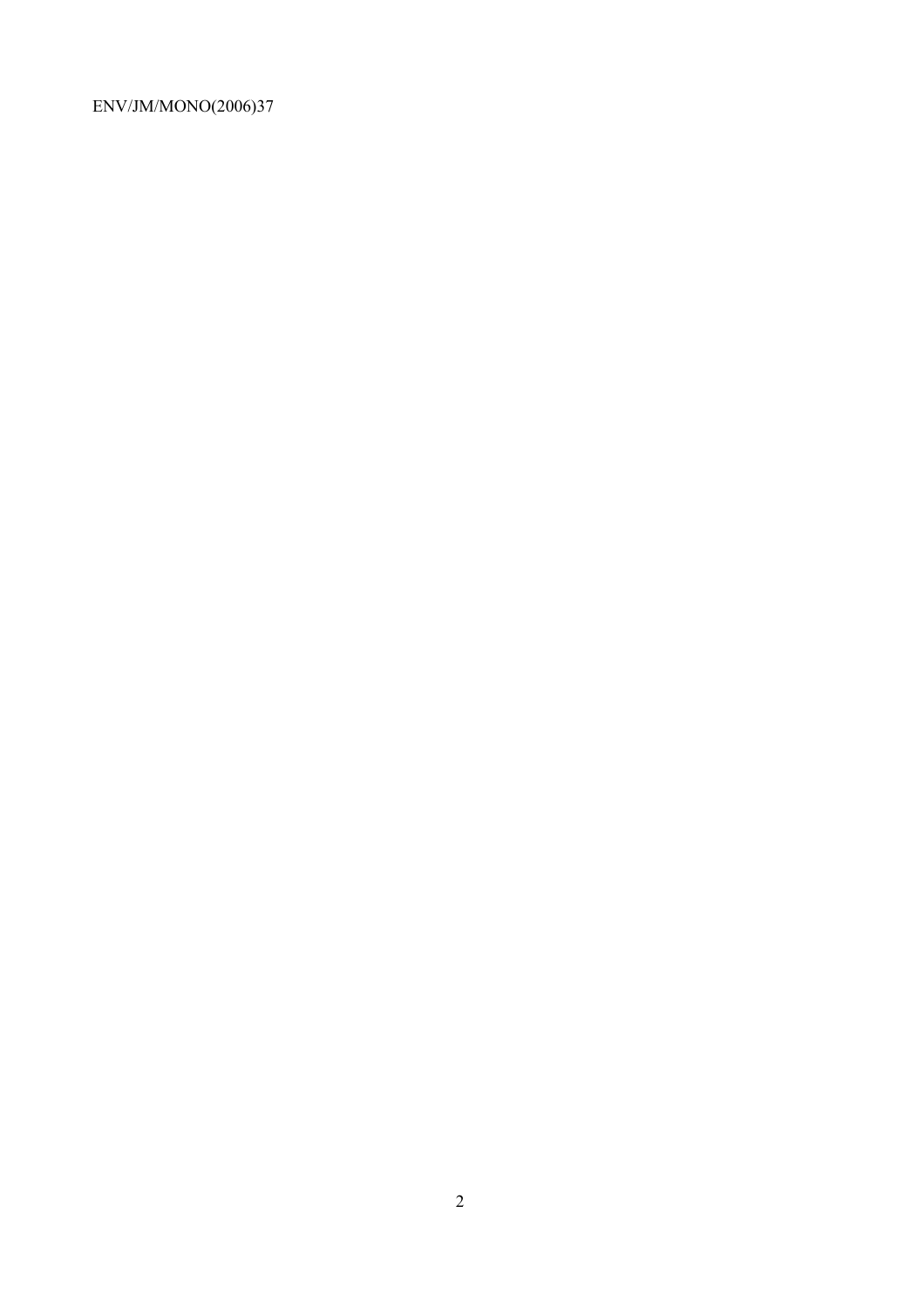## **OECD Environment, Health and Safety Publications**

**Series on Testing and Assessment** 

**No. 68** 

# **SUMMARY REPORT OF THE UTEROTROPHIC BIOASSAY PEER REVIEW PANEL, INCLUDING AGREEMENT OF THE WORKING GROUP OF NATIONAL COORDINATORS OF THE TEST GUIDELINES PROGRAMME ON THE FOLLOW-UP OF THIS REPORT**

**Environment Directorate** 

**ORGANISATION FOR ECONOMIC CO-OPERATION AND DEVELOPMENT** 

**Paris, 2006**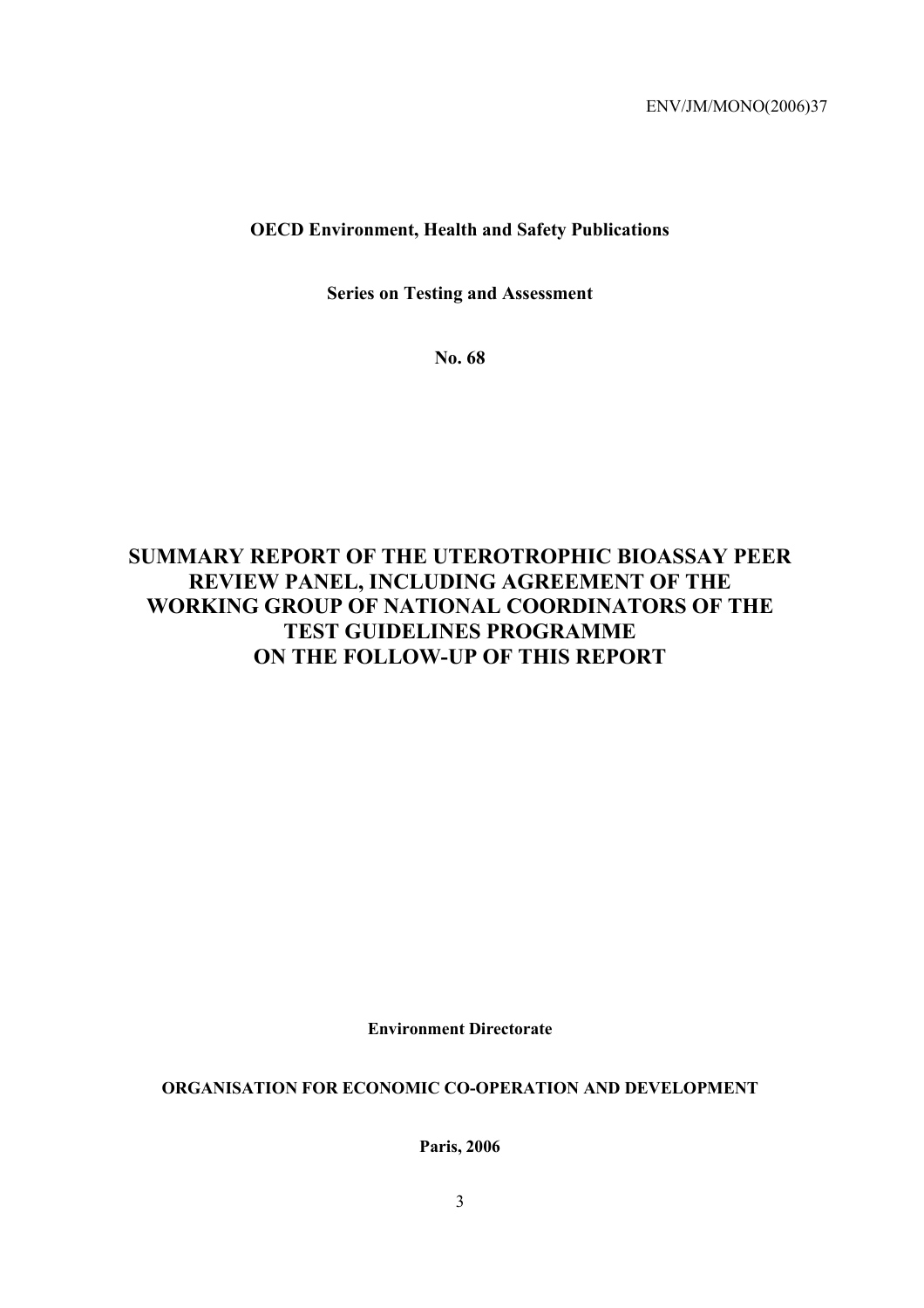### **Also published in the Series on Testing and Assessment:**

No. 1, *Guidance Document for the Development of OECD Guidelines for Testing of Chemicals (1993; reformatted 1995, revised 2006)*

No. 2, *Detailed Review Paper on Biodegradability Testing (1995)*

No. 3, *Guidance Document for Aquatic Effects Assessment (1995)* 

No. 4, *Report of the OECD Workshop on Environmental Hazard/Risk Assessment (1995)*

No. 5, *Report of the SETAC/OECD Workshop on Avian Toxicity Testing (1996)*

No. 6, *Report of the Final Ring-test of the Daphnia magna Reproduction Test (1997)*

No. 7, *Guidance Document on Direct Phototransformation of Chemicals in Water (1997)* 

No. 8, *Report of the OECD Workshop on Sharing Information about New Industrial Chemicals Assessment (1997)*

No. 9, *Guidance Document for the Conduct of Studies of Occupational Exposure to Pesticides during Agricultural Application (1997)*

No. 10, *Report of the OECD Workshop on Statistical Analysis of Aquatic Toxicity Data (1998)*

No. 11, *Detailed Review Paper on Aquatic Testing Methods for Pesticides and industrial Chemicals (1998)*

No. 12, *Detailed Review Document on Classification Systems for Germ Cell Mutagenicity in OECD Member Countries (1998)*

No. 13, *Detailed Review Document on Classification Systems for Sensitising Substances in OECD Member Countries 1998)*

No. 14, *Detailed Review Document on Classification Systems for Eye Irritation/Corrosion in OECD Member Countries (1998)*

No. 15, *Detailed Review Document on Classification Systems for Reproductive Toxicity in OECD Member Countries (1998)*

No. 16, *Detailed Review Document on Classification Systems for Skin Irritation/Corrosion in OECD Member Countries (1998)*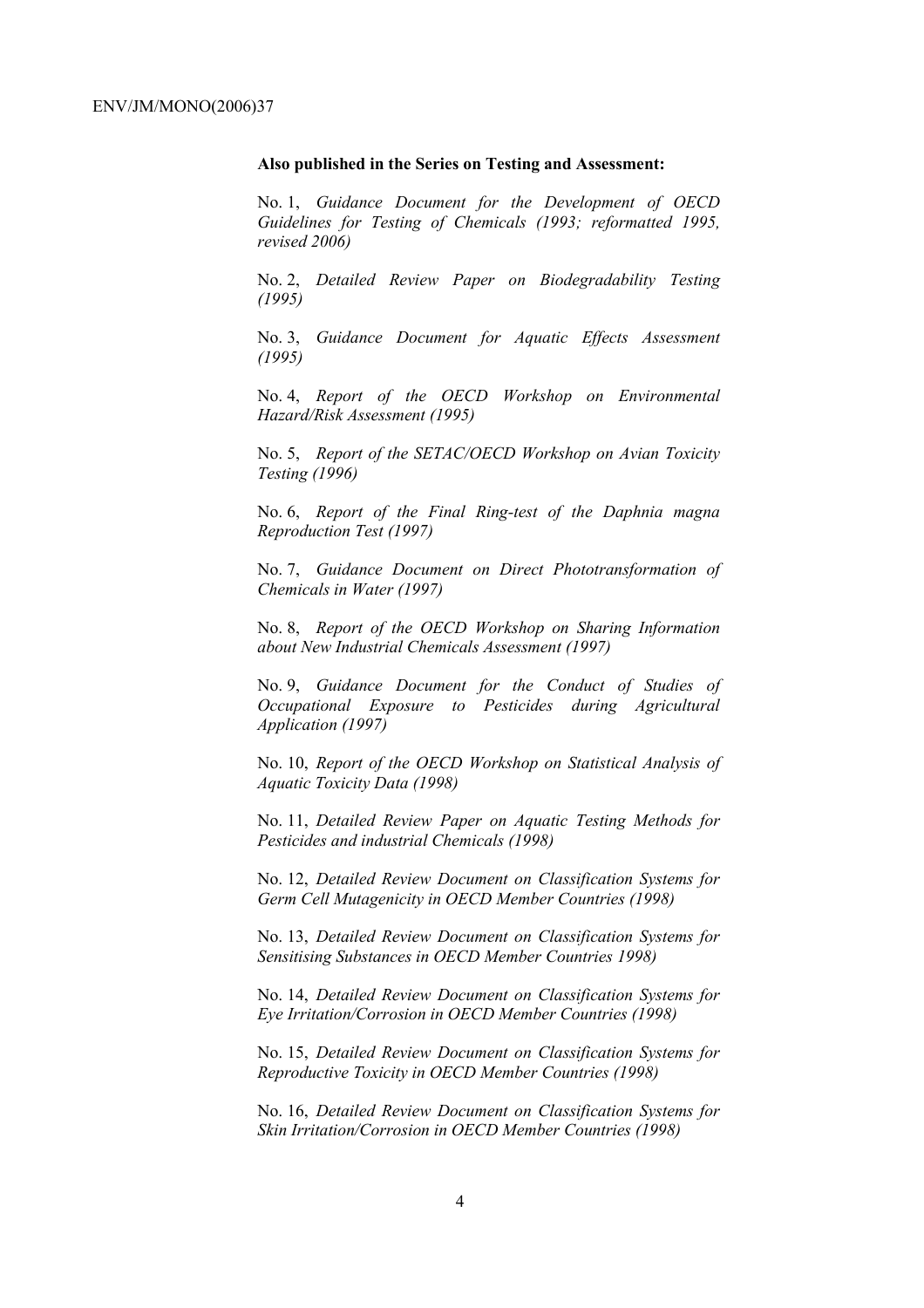No. 17, *Environmental Exposure Assessment Strategies for Existing Industrial Chemicals in OECD Member Countries (1999)*

No. 18, *Report of the OECD Workshop on Improving the Use of Monitoring Data in the Exposure Assessment of Industrial Chemicals (2000)*

No. 19, *Guidance Document on the Recognition, Assessment and Use of Clinical Signs as Humane Endpoints for Experimental Animals used in Safety Evaluation (1999)*

No. 20, *Revised Draft Guidance Document for Neurotoxicity Testing (2004)*

No. 21, *Detailed Review Paper: Appraisal of Test Methods for Sex Hormone Disrupting Chemicals (2000)*

No. 22, *Guidance Document for the Performance of Out-door Monolith Lysimeter Studies (2000)*

No. 23, *Guidance Document on Aquatic Toxicity Testing of Difficult Substances and Mixtures (2000)*

No. 24, *Guidance Document on Acute Oral Toxicity Testing (2001)*

No. 25, *Detailed Review Document on Hazard Classification Systems for Specifics Target Organ Systemic Toxicity Repeated Exposure in OECD Member Countries (2001)*

No. 26, *Revised Analysis of Responses Received from Member Countries to the Questionnaire on Regulatory Acute Toxicity Data Needs (2001)*

No 27, *Guidance Document on the Use of the Harmonised System for the Classification of Chemicals Which are Hazardous for the Aquatic Environment (2001)*

No 28, *Guidance Document for the Conduct of Skin Absorption Studies (2004)*

No 29, *Guidance Document on Transformation/Dissolution of Metals and Metal Compounds in Aqueous Media (2001)*

No 30, *Detailed Review Document on Hazard Classification Systems for Mixtures (2001)*

No 31, *Detailed Review Paper on Non-Genotoxic Carcinogens Detection: The Performance of In-Vitro Cell Transformation Assays (draft)*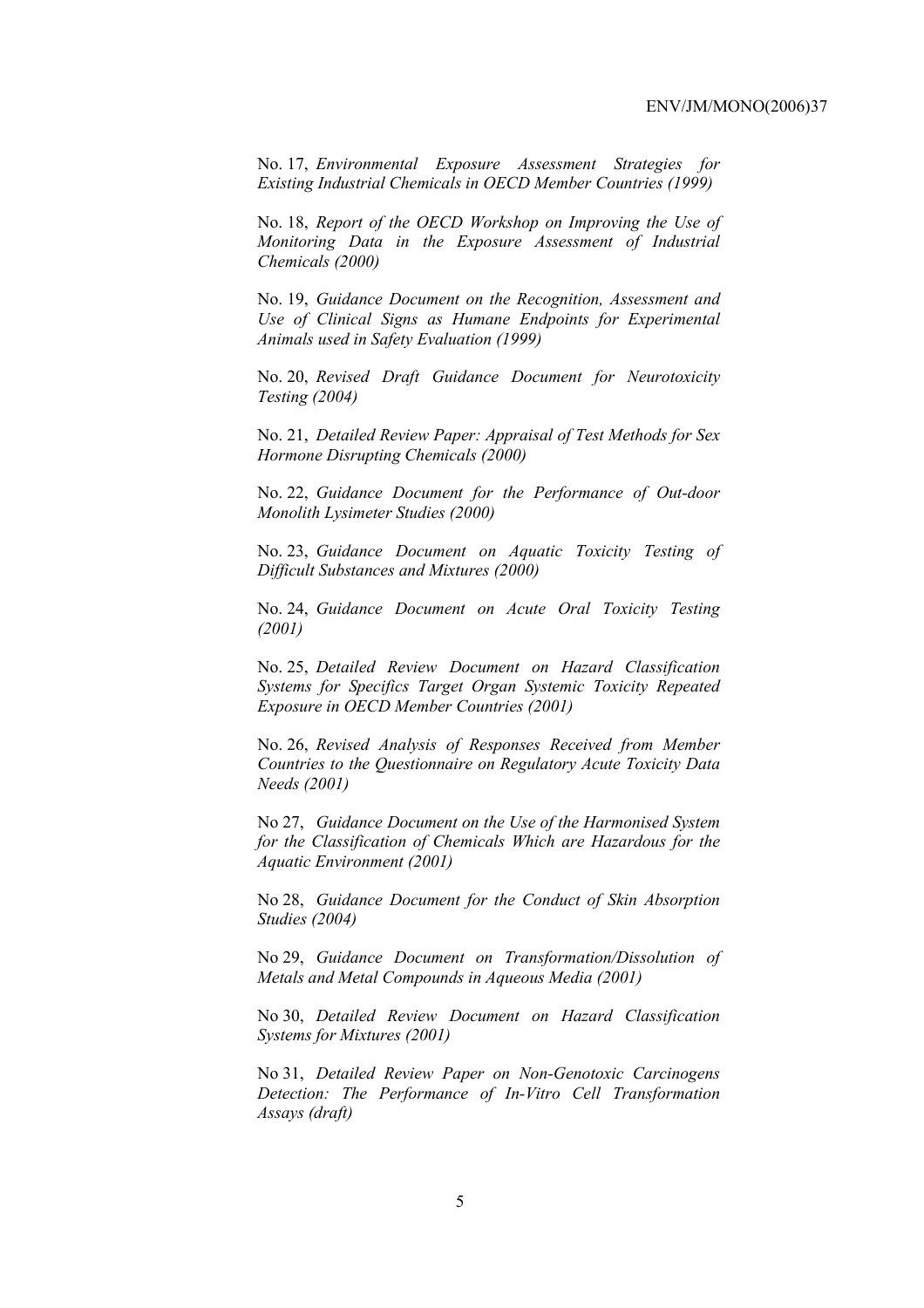No. 32, *Guidance Notes for Analysis and Evaluation of Repeat-Dose Toxicity Studies (2000)*

No. 33, *Harmonised Integrated Classification System for Human Health and Environmental Hazards of Chemical Substances and Mixtures (2001)*

No. 34, *Guidance Document on the Development, Validation and Regulatory Acceptance of New and Updated Internationally Acceptable Test Methods in Hazard Assessment (2005)*

No. 35, *Guidance notes for analysis and evaluation of chronic toxicity and carcinogenicity studies (2002)*

No. 36, *Report of the OECD/UNEP Workshop on the use of Multimedia Models for estimating overall Environmental Persistence and long range Transport in the context of PBTS/POPS Assessment (2002)*

No. 37, *Detailed Review Document on Classification Systems for Substances Which Pose an Aspiration Hazard (2002)*

No. 38, *Detailed Background Review of the Uterotrophic Assay Summary of the Available Literature in Support of the Project of the OECD Task Force on Endocrine Disrupters Testing and Assessment (EDTA) to Standardise and Validate the Uterotrophic Assay (2003)*

No. 39, *Guidance Document on Acute Inhalation Toxicity Testing (in preparation)*

No. 40, *Detailed Review Document on Classification in OECD Member Countries of Substances and Mixtures Which Cause Respiratory Tract Irritation and Corrosion (2003)*

No. 41, *Detailed Review Document on Classification in OECD Member Countries of Substances and Mixtures which in Contact with Water Release Toxic Gases (2003)*

No. 42, *Guidance Document on Reporting Summary Information on Environmental, Occupational and Consumer Exposure (2003)*

No. 43, *Draft Guidance Document on Reproductive Toxicity Testing and Assessment (in preparation)*

No. 44, *Description of Selected Key Generic Terms Used in Chemical Hazard/Risk Assessment (2003)* 

No. 45, *Guidance Document on the Use of Multimedia Models for Estimating Overall Environmental Persistence and Long-range Transport (2004)*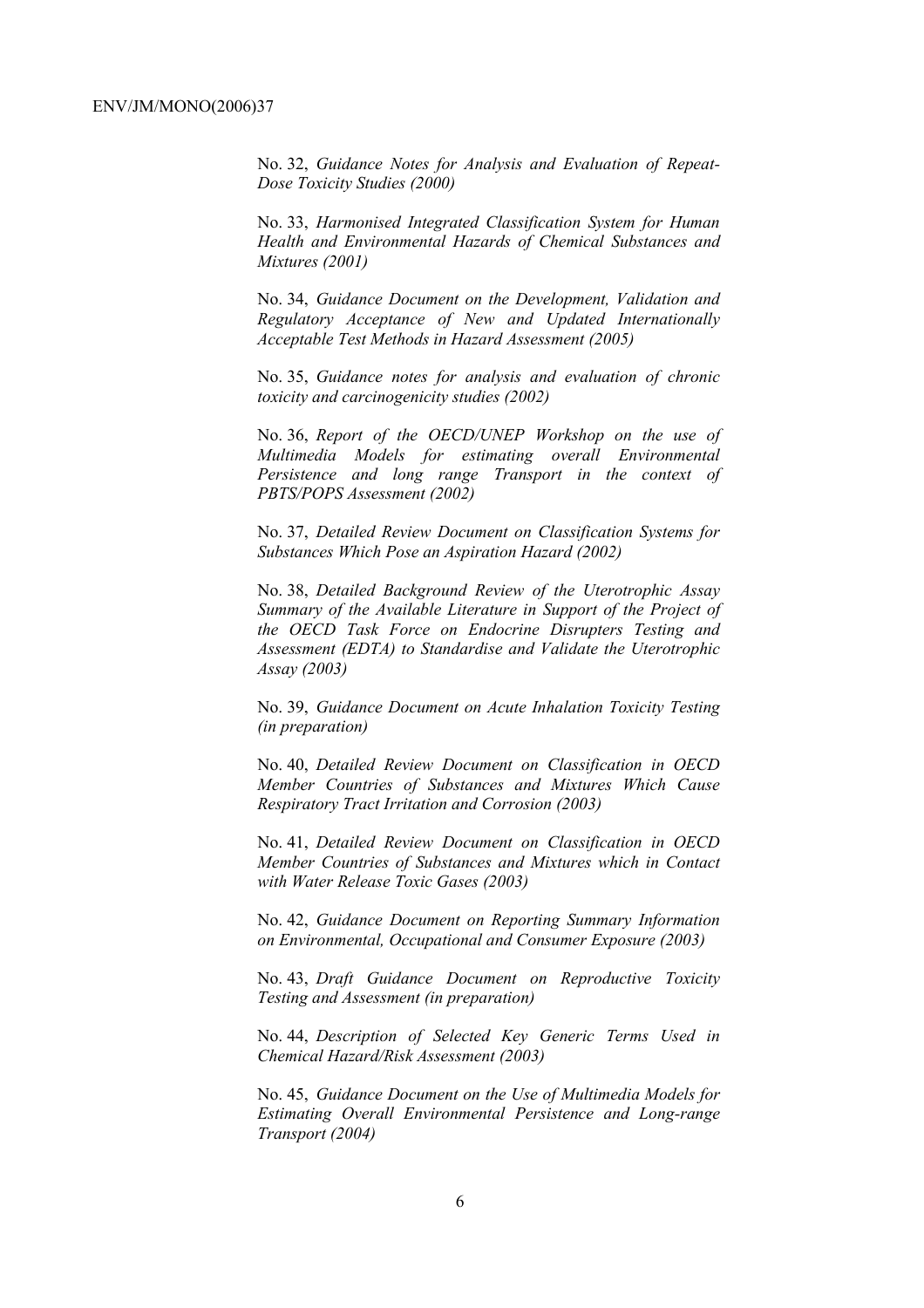No. 46*, Detailed Review Paper on Amphibian Metamorphosis Assay for the Detection of Thyroid Active Substances (2004)* 

No. 47, *Detailed Review Paper on Fish Screening Assays for the Detection of Endocrine Active Substances (2004)* 

No. 48, *New Chemical Assessment Comparisons and Implications for Work sharing (2004)* 

No. 49*, Report from the Expert Group on(Quantitative) Structure-Activity Relationships [(Q)SARs] on the Principles for the Validation of (Q)SARs (2004)* 

No. 50*, Report of the OECD/IPCS Workshop on Toxicogenomics (2005)* 

No. 51*, Approaches to Exposure Assessment in OECD Member Countries: Report from the Policy Dialogue on Exposure Assessment in June 2005 (2006)* 

No. 52*, Comparison of emission estimation methods used in Pollutant Release and Transfer Registers (PRTRs) and Emission Scenario Documents (ESDs): Case study of pulp and paper and textile sectors (2006)* 

No. 53*, Guidance Document on Simulated Freshwater Lentic Field Tests (Outdoor Microcosms and Mesocosms) (2006)* 

No. 54*, Current Approaches in the Statistical Analysis of Ecotoxicity Data: A Guidance to Application (2006)* 

No. 55*, Detailed Review Paper on Aquatic Arthropods in Life Cycle Toxicity Tests with an Emphasis on Developmental, Reproductive and Endocrine Disruptive Effects (2006)* 

No. 56, *Guidance Document on the Breakdown of Organic Matter in Litter Bags (2006)* 

No. 57, *Detailed Review Paper on Thyroid Hormone Disruption Assays (2006)* 

No. 58, *Report on the Regulatory Uses and Applications in OECD Member Countries of (Quantitative) Structure-Activity Relationship [(Q)SAR] Models in the Assessment of New and Existing Chemicals (2006)* 

No. 59, *Report of the Validation of the Updated Test Guideline 407: Repeat Dose 28-Day Oral Toxicity Study in Laboratory Rats (2006)*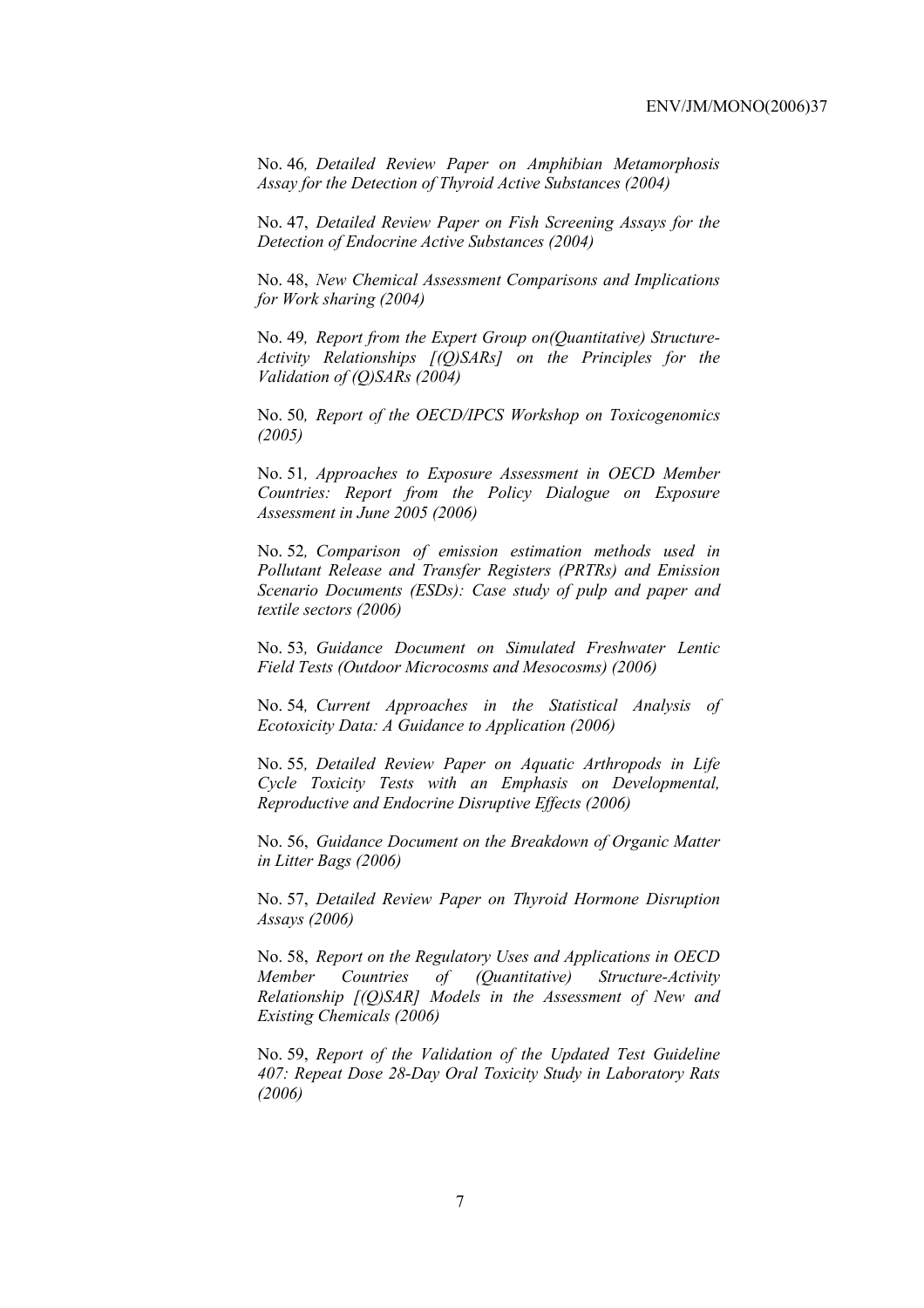No. 60, *Report of the Initial Work Towards the Validation of the 21-Day Fish Screening Assay for the Detection of Endocrine Active Substances (Phase 1A) (2006)* 

No. 61, *Report of the Validation of the 21-Day Fish Screening Assay fort he Detection of Endocrine Active Substances (Phase 1B) (2006)* 

No. 62*, Final OECD Report of the Initial Work Towards the Validation of the Rat Hershberger Assay : Phase-1, Androgenic Response to Testosterone Propionate, and Anti-Androgenic Effects of Flutamide (2006)* 

No. 63, *Guidance Document on the Definition of Residue (2006)* 

No. 64, *Guidance Document on Overview of Residue Chemistry Studies (2006)* 

No. 65, *OECD Report of the Initial Work Towards the Validation of the Rodent Utertrophic Assay - Phase 1 (2006)* 

No. 66, *OECD Report of the Validation of the Rodent Uterotrophic Bioassay: Phase 2. Testing of Potent and Weak Oestrogen Agonists by Multiple Laboratories (2006)* 

No. 67, *Additional data supporting the Test Guideline on the Uterotrophic Bioassay in rodents (draft)* 

No. 68, *Summary Report of the Uterotrophic Bioassay Peer Review Panel, including Agreement of the Working Group of the National Coordinators of the Test Guidelines Programme on the follow up of this report (2006)* 

### **© OECD 2006**

Applications for permission to reproduce or translate all or part of this material should be made to: Head of Publications Service, OECD, 2 rue André-Pascal, 75775 Paris Cedex 16, France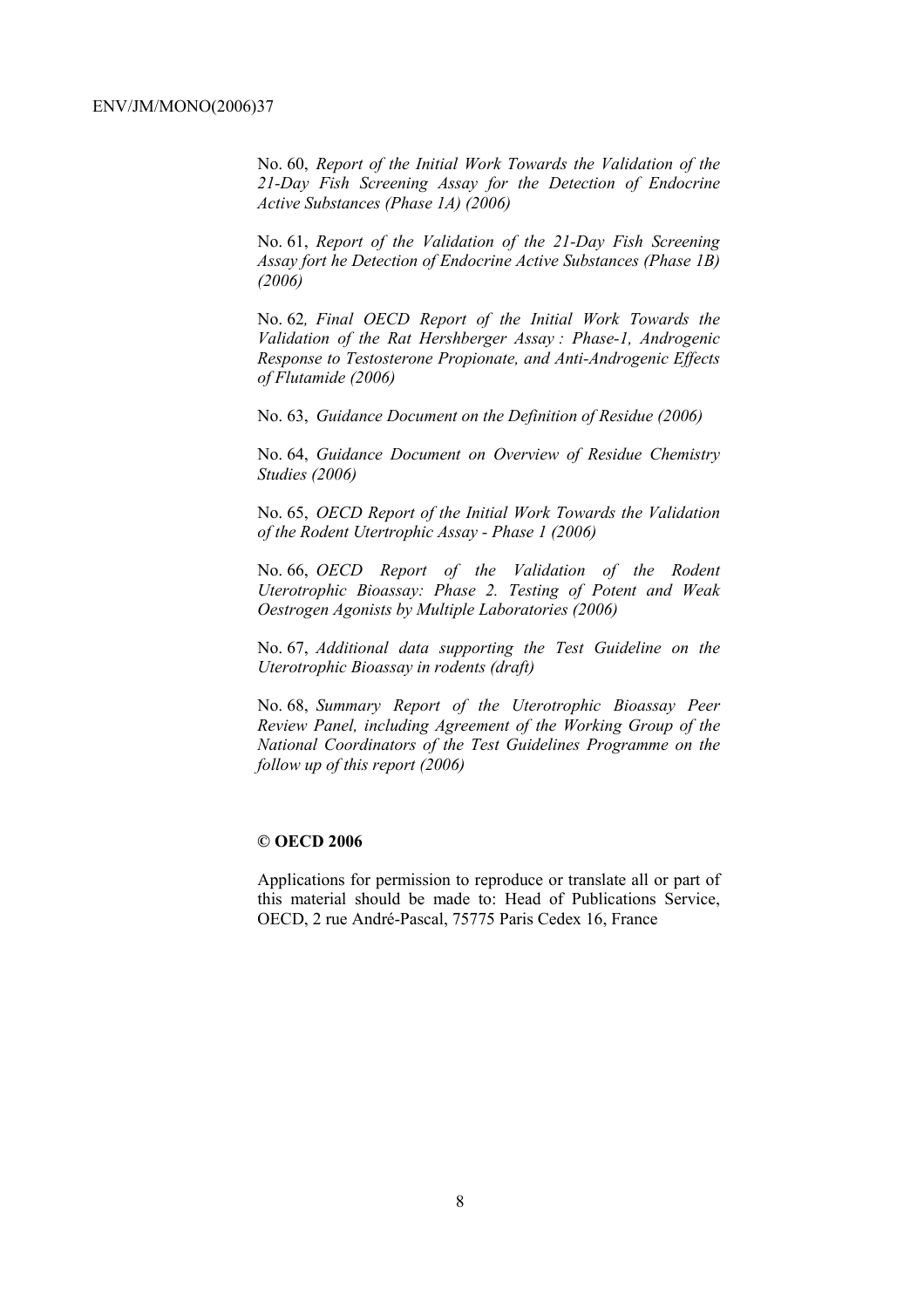### **About the OECD**

The Organisation for Economic Co-operation and Development (OECD) is an intergovernmental organisation in which representatives of 30 industrialised countries in North America, Europe and the Asia and Pacific region, as well as the European Commission, meet to co-ordinate and harmonise policies, discuss issues of mutual concern, and work together to respond to international problems. Most of the OECD's work is carried out by more than 200 specialised committees and working groups composed of member country delegates. Observers from several countries with special status at the OECD, and from interested international organisations, attend many of the OECD's workshops and other meetings. Committees and working groups are served by the OECD Secretariat, located in Paris, France, which is organised into directorates and divisions.

The Environment, Health and Safety Division publishes free-of-charge documents in ten different series: **Testing and Assessment**; **Good Laboratory Practice and Compliance Monitoring**; **Pesticides and Biocides**; **Risk Management**; **Harmonisation of Regulatory Oversight in Biotechnology**; **Safety of Novel Foods and Feeds; Chemical Accidents; Pollutant Release and Transfer Registers; Emission Scenario Documents; and the Safety of Manufactured Nanomaterials.** More information about the Environment, Health and Safety Programme and EHS publications is available on the OECD's World Wide Web site (http://www.oecd.org/ehs/).

*This publication was produced within the framework of the Inter-Organisation Programme for the Sound Management of Chemicals (IOMC).* 

**The Inter-Organisation Programme for the Sound Management of Chemicals (IOMC) was established in 1995 following recommendations made by the 1992 UN Conference on Environment and Development to strengthen co-operation and increase international coordination in the field of chemical safety. The participating organisations are FAO, ILO, OECD, UNEP, UNIDO, UNITAR and WHO. The World Bank and UNDP are observers. The purpose of the IOMC is to promote co-ordination of the policies and activities pursued by the Participating Organisations, jointly or separately, to achieve the sound management of chemicals in relation to human health and the environment.**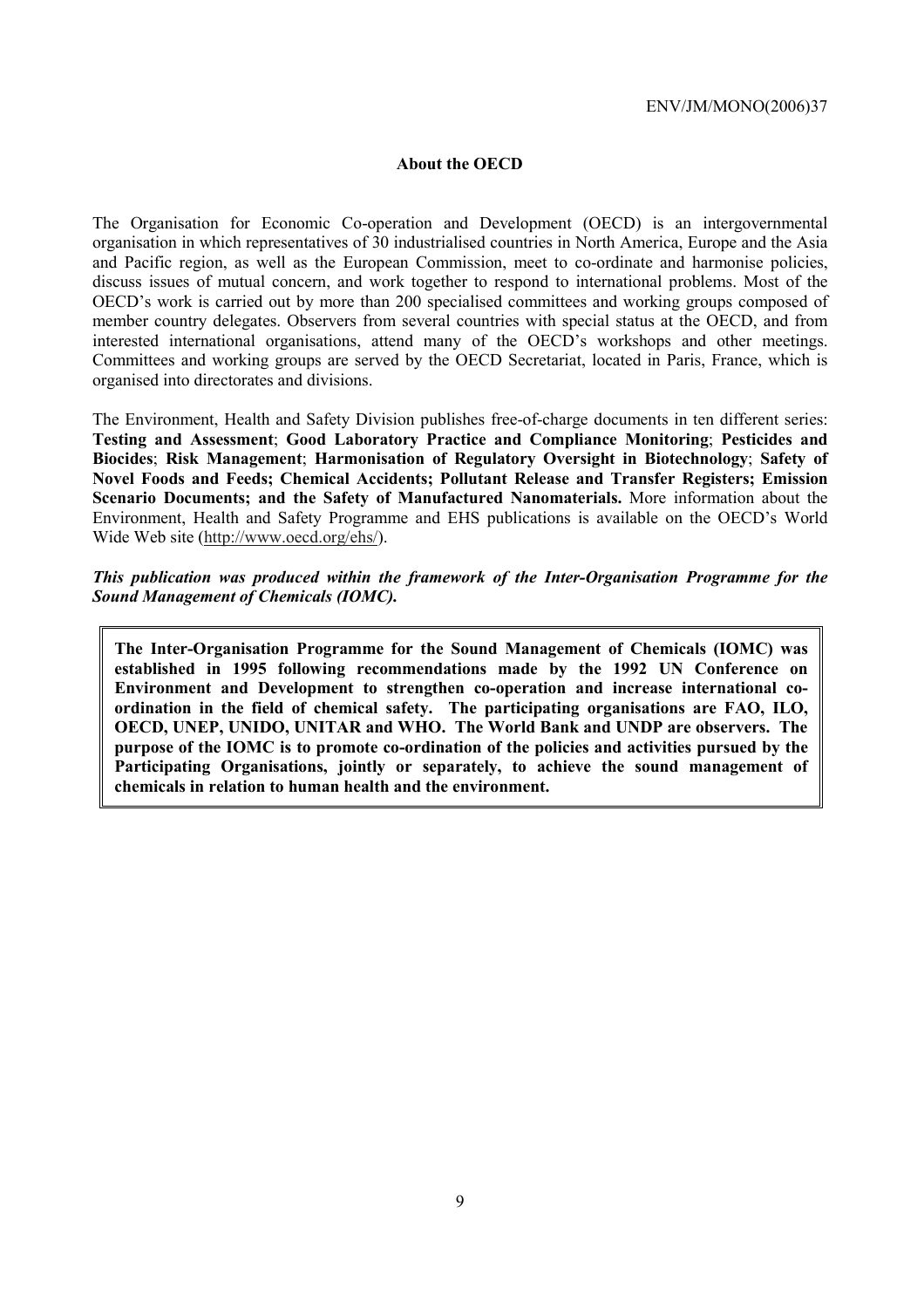**This publication is available electronically, at no charge.** 

**For this and many other Environment, Health and Safety publications, consult the OECD's World Wide Web site (www.oecd.org/ehs/)** 

**or contact:** 

**OECD Environment Directorate, Environment, Health and Safety Division 2 rue André-Pascal 75775 Paris Cedex 16 France** 

> **Fax: (33-1) 44 30 61 80 E-mail: ehscont@oecd.org**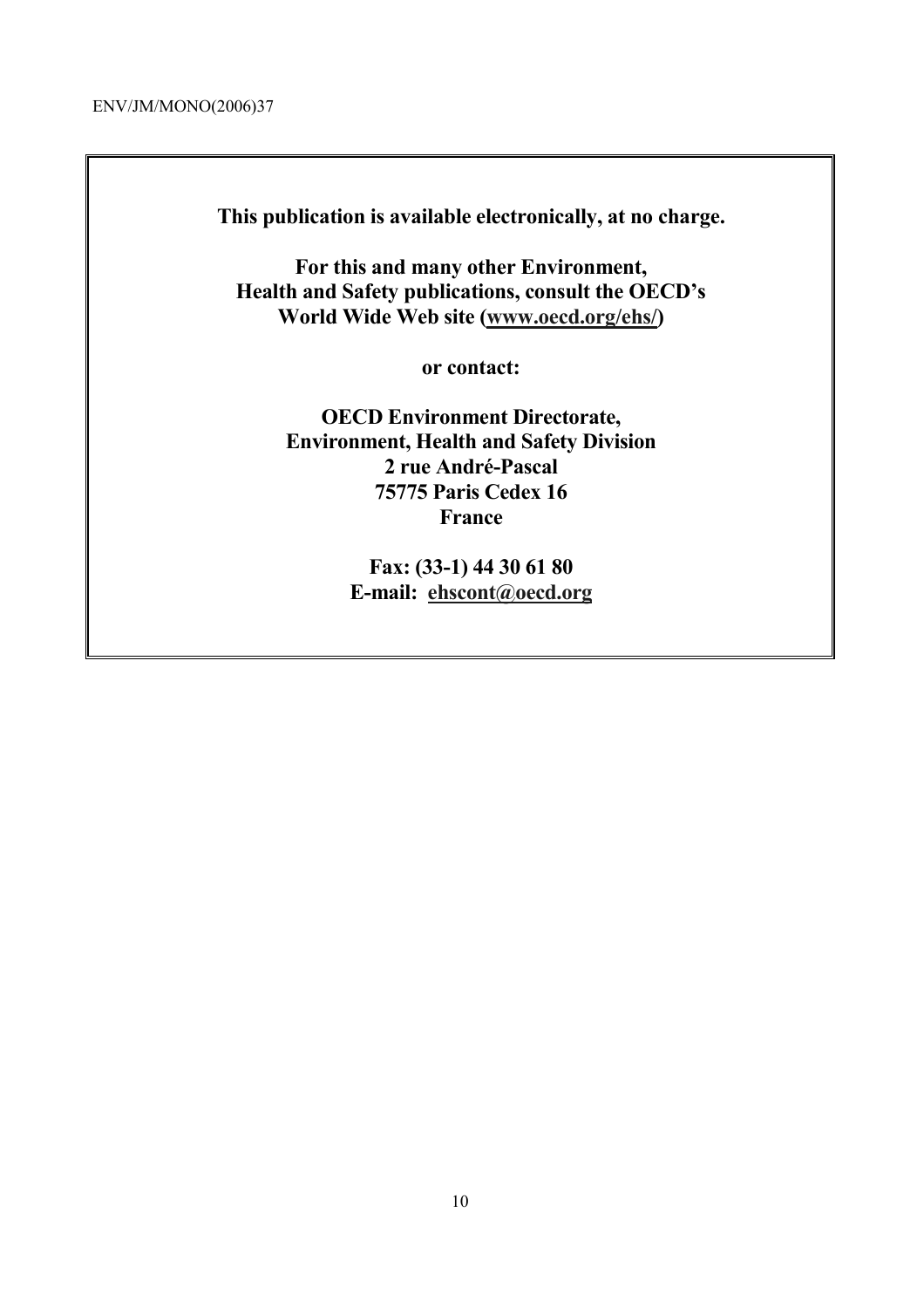### **FOREWORD**

 This document presents the summary report of the Uterotrophic Bioassay Peer Review Panel (PRP), preceded by the agreement of the Working Group of the National Coordinators of the Test Guidelines Programme on the follow up of the PRP report.

 The project to develop a Test Guideline for the Uterotrophic Bioassay was included in the work plan of the Test Guidelines Programme ten years ago. The rodent Uterotrophic Bioassay then underwent an extensive validation program including the compilation of a detailed background document and the conduct of extensive intra-and inter-laboratory studies to show the reliability and reproducibility of the bioassay with potent reference oestrogens, weak oestrogen receptor agonists, a strong oestrogen receptor antagonist and a negative reference chemical. The validation was reviewed by a peer review panel.

 Considering that members of the peer review panel were not informed of the agreement to declassify the results of their discussions, the Working Group of the National Coordinators of the Test Guidelines Programme agreed that the declassification should be proposed for a summary of the report only. At its  $18<sup>th</sup>$  meeting, which was held in Switzerland on 16-18 May 2006, the WNT requested that its agreement on the follow up of PRP report be attached to the summary PRP report.

 This document is published on the responsibility of the Joint Meeting of the Chemicals Committee and Working Party on Chemicals, Pesticides and Biotechnology.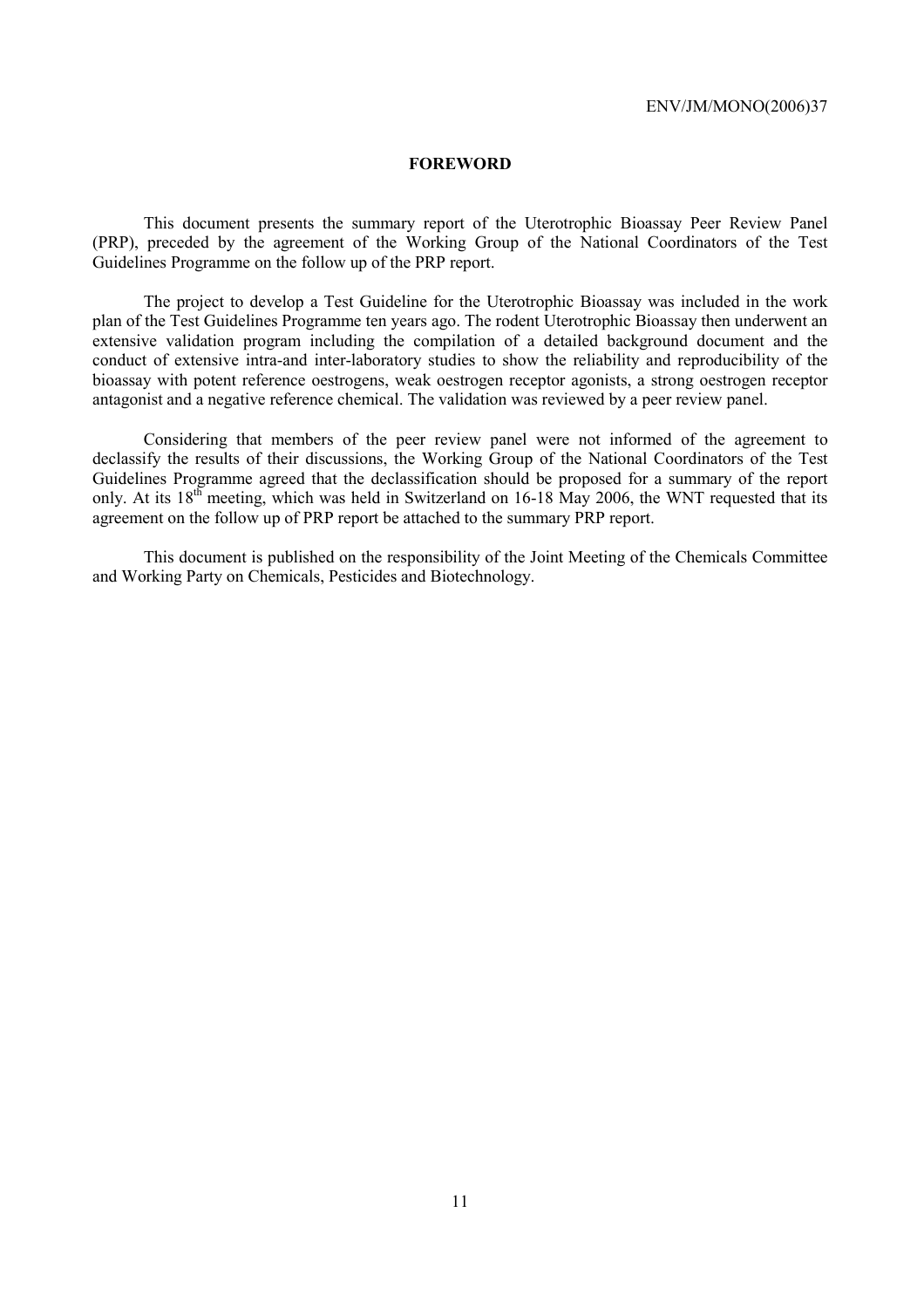### **Joint Meeting Statement on the Context of Declassification of the Summary Report on the Peer Review of the Uterotrophic Bioassay**

 This report reflects the peer review of a study done to validate a uterotrophic protocol for testing of endocrine disrupting activity. The protocol was developed by experts of an OECD Validation Management Group established by the OECD Endocrine Disruption Testing and Assessment Task Force.

 The validation of this protocol included the testing of a number of substances by different laboratories for the evaluation of the reliability, reproducibility and relevance of the protocol. The peer review panel was asked to give its views on the validation report. The peer review panel did not reach a consensus but were able to agree a summary report.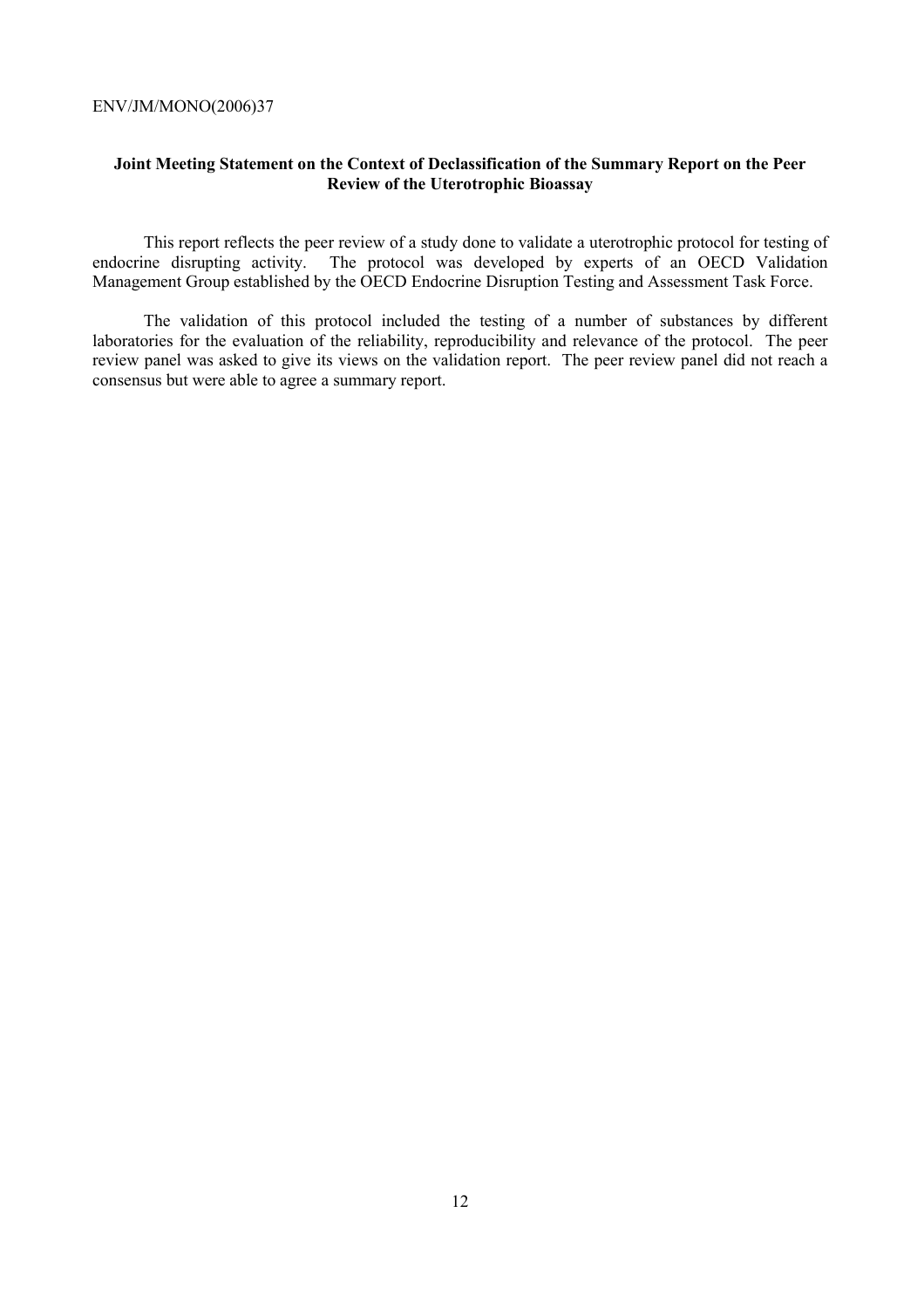### **Agreement of the Working Group of the National Coordinators of the Test Guidelines Programme on the Follow up of the Peer Review Panel Report**

 The Working Group of the National Coordinators of the Test Guidelines Programme (WNT) considered the outcomes from the discussion by the Validation Management Group on Mammalian Effects Testing (VMG-mammalian) and of the Endocrine Disrupters Testing and Assessment Task Force (EDTA TF) of the PRP report. It supported the development of a retrospective study on additional data to address the specificity of the assay; this was considered as the most important follow-up of the peer review report. It also noted that experience with the Test Guideline will provide further information, e.g. on substances with enhanced activity due to metabolism and on the specificity and sensitivity of the test for antioestrogenic activity. Moreover, the WNT welcomed the development of a report on bridging data to support the use of mice in the assay.

 Considering the above, and also considering the urgent regulatory need for Guidelines for the testing of endocrine disrupters, the WNT agreed to proceed to the finalization of a draft OECD Test Guideline for screening chemicals with oestrogenic activity and for providing supporting evidence in relation to anti-oestrogenic activity.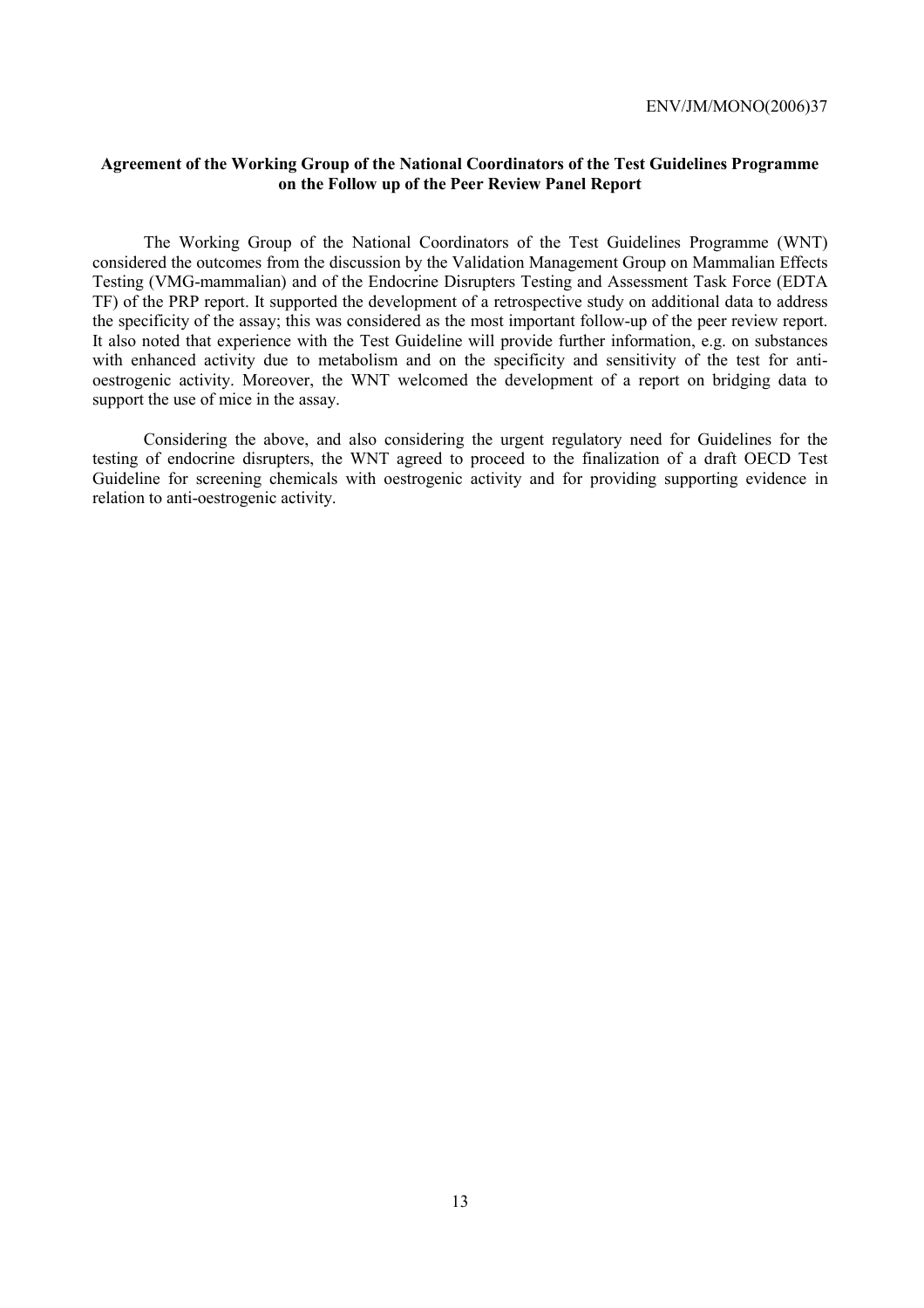### **Summary Report of the Peer Review Panel for the Uterotrophic Bioassay**

1. The peer review panel (PRP) was constituted in September 2003, to provide a review of the validation process for the Uterotrophic Bioassay, to evaluate the data collected, and to answer specific questions posed to the Panel in the charge provided by the sponsoring organization, the Organization for Economic Cooperation and Development (the OECD). The Panel held several teleconferences, and each Panel member submitted written answers to the charge questions to the Secretariat prior to each teleconference. This report presents the combined PRP responses to each of these charge questions.

2. The Peer Review Panel was requested to report their views on the validation process for the Uterotrophic Assay to the Validation Management Group-mammalian (VMG-mammalian) responsible for overseeing the validation process, and then to the Endocrine Disruptor Testing and Assessment Taskforce (EDTA), and the Working Group of the National Coordinators of the Test Guidelines Programme (WNT). Taking this peer review report into consideration, the EDTA and WNT will recommend any further activities on this OECD project, including the process for the development of a Test Guideline.

3. Regarding the overall validation exercise, the final conclusions and the views of the PRP are divided into broad groups and there were considerable differences expressed regarding the various components of the project. The PRP was unable to reach consensus on the issue of the validation status of the uterotrophic assay, and the differences in opinion between PRP members were significant. Some members considered the Uterotrophic Bioassay to be validated for the intended purpose of the assay, other members considered that further data, including on negative substances, was necessary to reach a decision on the validation status of the assay, whilst other members considered the efforts to date were not sufficient to validate the test method but to only be sufficient as a pre-validation study. The difficulty in reconciling such differences should be considered when reading the individual responses to the charge questions that follow.

### *Background*

4. The National Coordinators (WNT) agreed to establish a special activity to address the issue of endocrine disruption and develop new Test Guidelines as appropriate. The responsible body was the Task Force for Endocrine Disruptor Testing and Assessment (EDTA). The EDTA agreed to initially pursue efforts to develop and validate Test Guidelines for the uterotrophic assay and the Hershberger assay, and to evaluate enhancements to the current Test Guideline 407. A single Validation Management Group (VMG) was established to manage these projects. Subsequently, the EDTA has begun activities concerning ecotoxicity testing and *in vitro* or non-animal testing also related to the endocrine disruption issue. As a result, the original VMG is now divided into the VMG for mammalian effects assessment (VMGmammalian), the VMG for ecotoxicity testing (VMG-eco) and the VMG for non-animal testing (VMG-NA) to manage the diverse activities and work loads.

5. The VMG-mammalian managed the uterotrophic activity, the first step of which was to evaluate and propose the standardization of protocols to address the use of both the immature female rat and ovariectomized female rat, as well as different routes of administration. The VMG-mammalian designed and conducted an initial phase (Phase-1) with the potent oestrogen compound, ethinyl oestradiol, to demonstrate the transferability and reproducibility of the protocols with studies conducted in some 20 laboratories. The VMG-mammalian then initiated Phase-2 with weak oestrogen agonists both in dose response studies and in studies where these same chemicals were coded. These extensive data sets were analyzed by independent statisticians and provided to the PRP, and many of the data have been published in the scientific literature.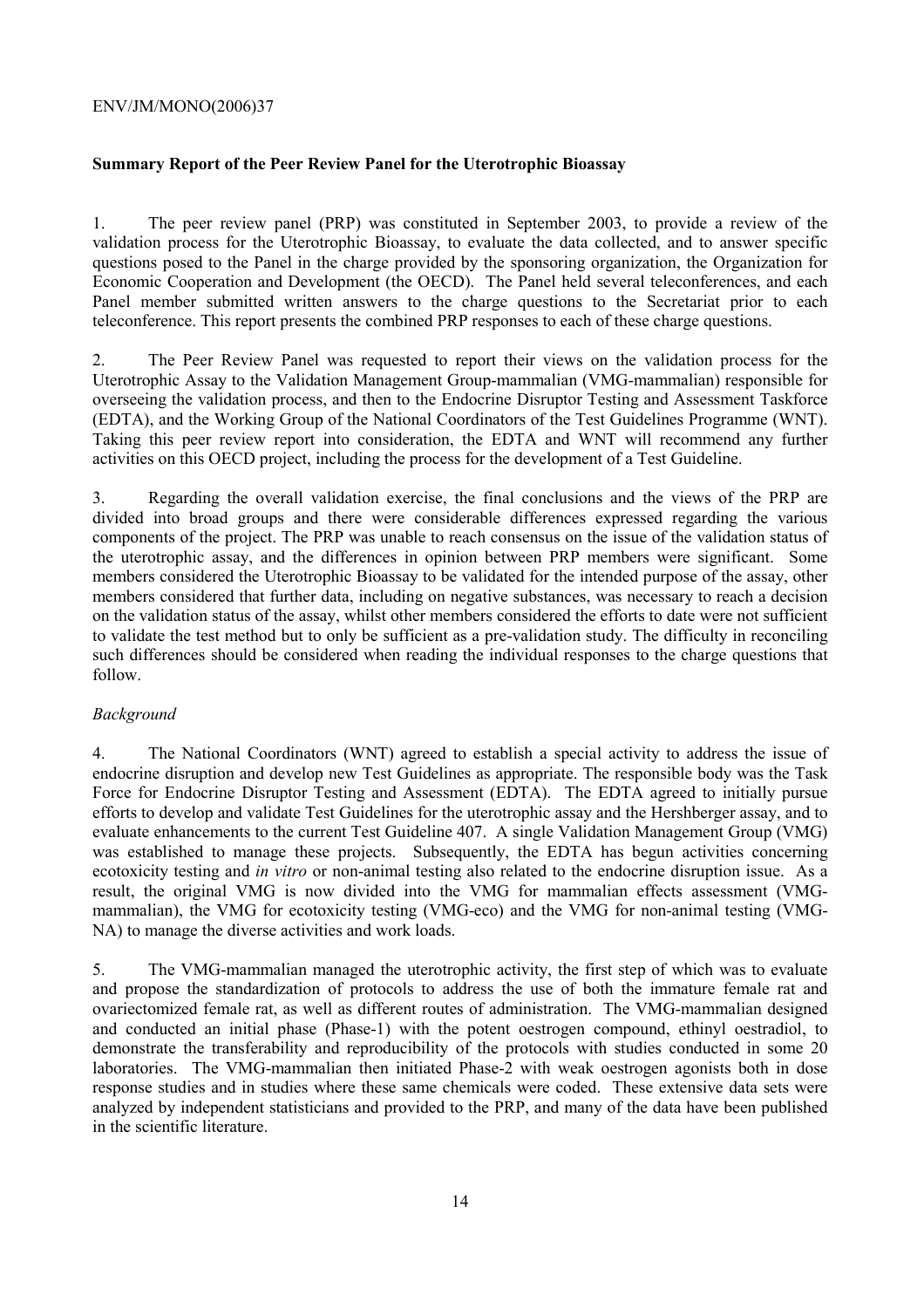6. The charge of the PRP was to report on the biological and toxicological relevance of the assay, the adequacy of the protocol, the extensive set of data generated in Phases-1 and -2, and the analyses of that data. The PRP was also asked to determine whether the assay was 'validated' to meet the requirements for development of a test guideline based on this test method.

7. To facilitate this report, a series of more than 30 questions were posed to the PRP and the responses to the questions (attached) reflect the individual views of the panel. The more detailed discussions on these issues are provided in the individual reports of the teleconferences. A summary of the views of the Panel members is provided below. Where agreement between the Panel members was reached, this has been indicated. Where agreement was not reached, the text below provides a short summary of the differing views of the panel members on specific issues.

### *Summary of Panel Responses to Issues*

8. The Peer Review Panel agreed that the biology of the test system was appropriate, as the rat uterus is a biologically relevant test system for detecting oestrogen-like biological effects *in vivo*. A majority of the Panel members agreed that the assay was adequate to test effects of oestrogen agonists for the purposes of the assay (which is designed to be used as an *in vivo* screening assay), while recognizing that there are a number of details that need to be clarified in a finalised test method. For example, instructions are necessary for the specifics on dose-setting (including what constitutes a maximum tolerated dose to avoid animal pain and suffering, and if there is to be a limit dose as in most test guidelines); the appropriate statistics for the test method; allowable limits for phytoestrogens in feed; criteria for accepting data as high quality; and, importantly, criteria for determining if a compound is positive or negative. Notwithstanding these issues, this subgroup of PRP members supported the usefulness of the test and agreed that validation is achievable for the purpose of the test, possibly with the addition of some further information on the performance of the assay with other substances.

9. Some members of the PRP expressed the need for additional information on negative compounds, due to the need for negative compounds, in addition to positives, to fully assess the assay in terms of specificity and sensitivity. Some of the PRP members indicated that such information could be obtained in a retrospective manner, from existing studies, and this information would allow further decisions to be made regarding the usefulness of the assay to screen for oestrogen antagonists.

10. Another group of the PRP members believed that the shortcomings in the current validation effort are significant and suggested that the current test should be considered to be in a 'pre-validation stage' only. That is, in the opinion of these PRP members, a validation process is yet to properly begin. This group emphasized the need to include, and to test the response of the Uterotrophic Bioassay with, additional negative substances, and recommended the need for additional metabolically-enhanced positive substances be included where possible. One view of some PRP members and observers of this group is that the testing of negatives was insufficient and would prevent the validation effort from moving from this 'pre-validation' phase.

11. Some PRP members indicated that the assay should meet the validation requirements of regional or national bodies such as ECVAM and ICCVAM, which specialise in validation of *in vitro* and other alternative methods. Some members also stated that the assay, while detecting an increase in uterine weight, did not necessarily confirm that such an effect was attributable to oestrogen agonists, and that other tests (such as receptor binding) should be utilised in conjunction with the uterotrophic assay. This would allow the assay to be used as a screen for detection of oestrogenic effects. On this issue, some panel members stressed that the validity of any bioassay must be assessed within the context of its purpose and the conditions of its intended use. Thus, if the purpose of the uterotrophic assay is to flag a chemical for further evaluation, and will not be used to label the chemical as having a certain type of activity or